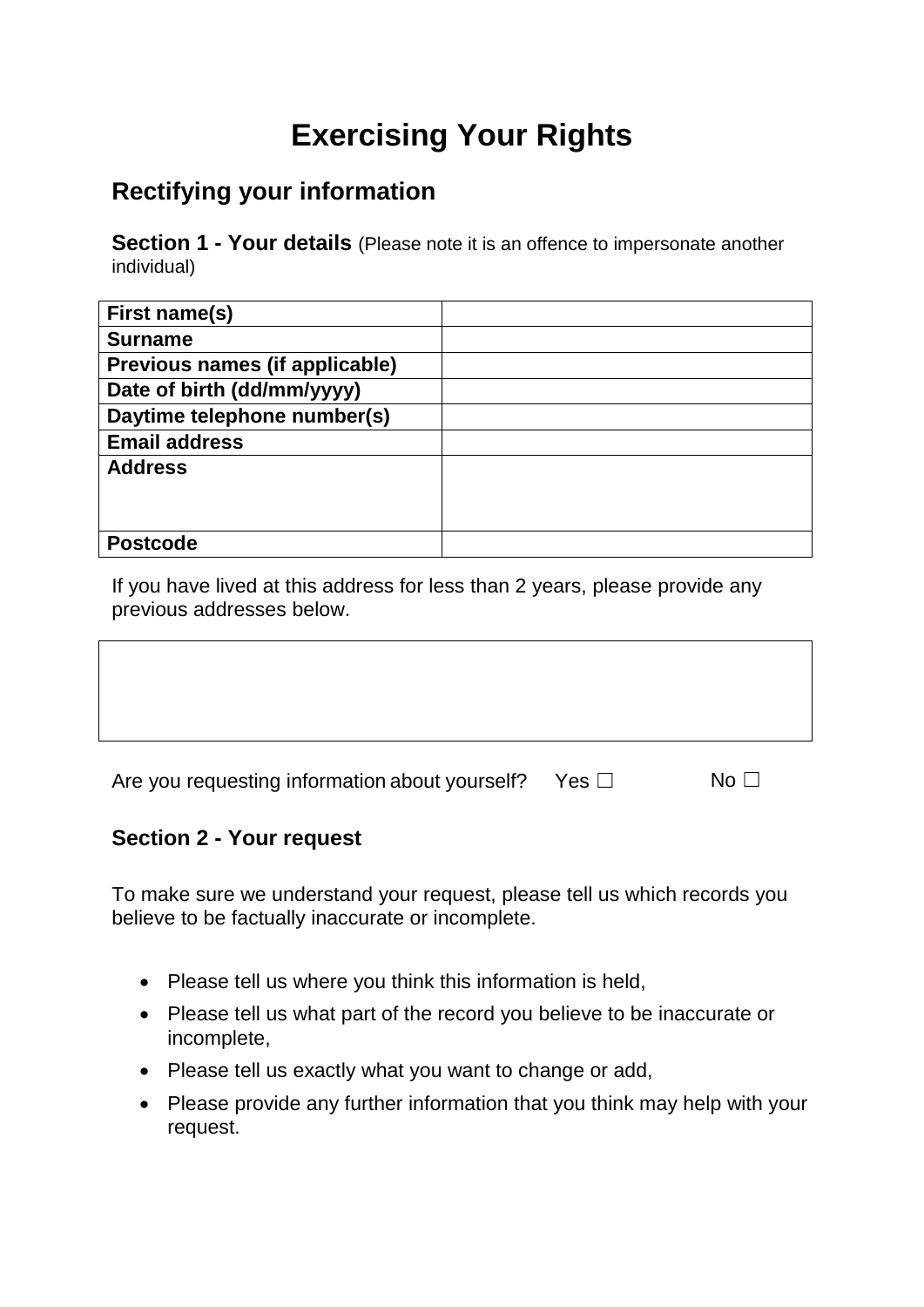### **Section 3 - What we need from you**

For all requests, we will need documentary proof that you are who you say you are (this is for security reasons to ensure we are dealing with you and that none of your personal information is accessed or interfered with by anyone else falsely claiming to be you)

Please make sure you provide at least two forms of identification. We can accept a copy of a passport, driving license, utility bill, council tax bill or bank statement showing your full name and current postal address.

On receipt of your request, we will send you a written acknowledgment. In some circumstances we may also ask for additional information if necessary.

If your request is for your child under the age of 13, we will require proof of parental responsibility. If your child is over the age of 13 then we require explicit signed consent allowing you access to their information.

#### **Section 4 - How to evidence parental responsibility**

The following would be accepted as proof of parental responsibility;

- birth certificate
- court order
- adoption record
- Special Guardianship Order (SGO)

#### **Section 5 - How to provide evidence**

You can send scanned copies of your ID/consent/parental responsibility to our email address

**[headteacher@bankslane-inf.stockport.sch.uk](mailto:headteacher@bankslane-inf.stockport.sch.uk)** or post to:

**Mrs E Newson**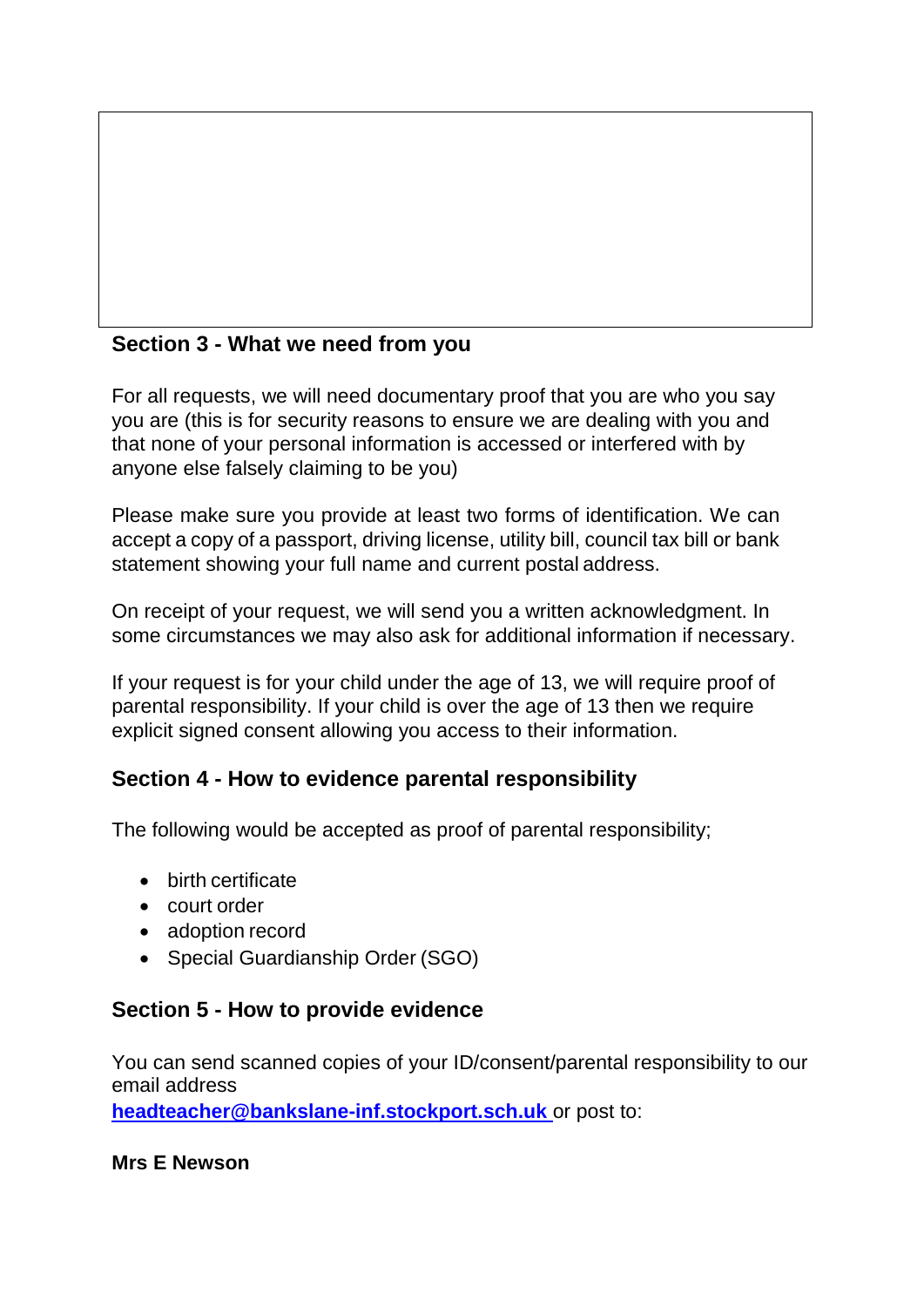**Banks Lane Infant & Nursery School Hempshaw Lane Offerton Stockport SK1 4PR**

#### **Section 6 - Declaration of the Data Subject**

I confirm that I am the data subject named and I am requesting information relating to my own personal data. I understand that the information I have supplied will be used to confirm my identity and help locate the information I have requested.

Sign: **Date:** Date:

#### **Section 7 - Declaration of the Data Subject for agent to act on their behalf (if applicable)**

I confirm that I am the data subject. I give permission for the person or organisation named below to act on my behalf in relation to my request. I have enclosed the evidence of my identity and confirm that I want my personal data to be sent to my representative at the address below. I understand that the information I have supplied will be used to confirm my identity and help locate the information I have requested.

Sign: **Date:** Date:

| Name of agent                       |  |
|-------------------------------------|--|
| <b>Relationship to Data Subject</b> |  |
| <b>Address</b>                      |  |
|                                     |  |
|                                     |  |
| <b>Postcode</b>                     |  |
| <b>Email address</b>                |  |

#### **Section 8 - Our response**

We aim to respond to your request without undue delay and no later than one calendar month counted from the first working day after we are in receipt of your request, and:

- proof of your identity, and
- any further information (where we have requested this from you) we need to process your request and/or locate and retrieve your personal information.